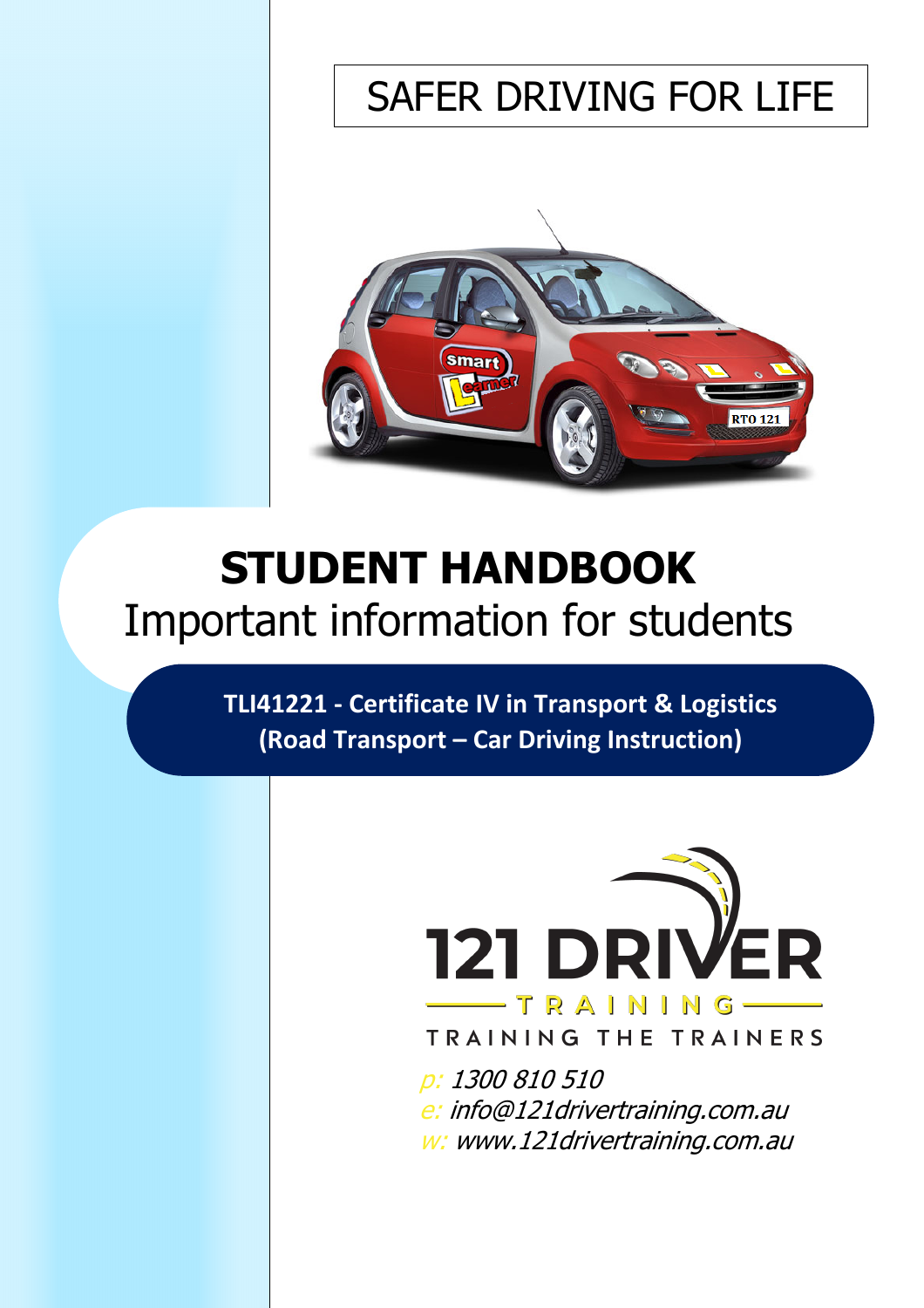## **Table of Contents**

# **Contents**

| 121 Driver Training | <b>Student Handbook</b>  | Page 2       |
|---------------------|--------------------------|--------------|
| RTO No: 70220       | Last Updated: April 2022 | Version 4.22 |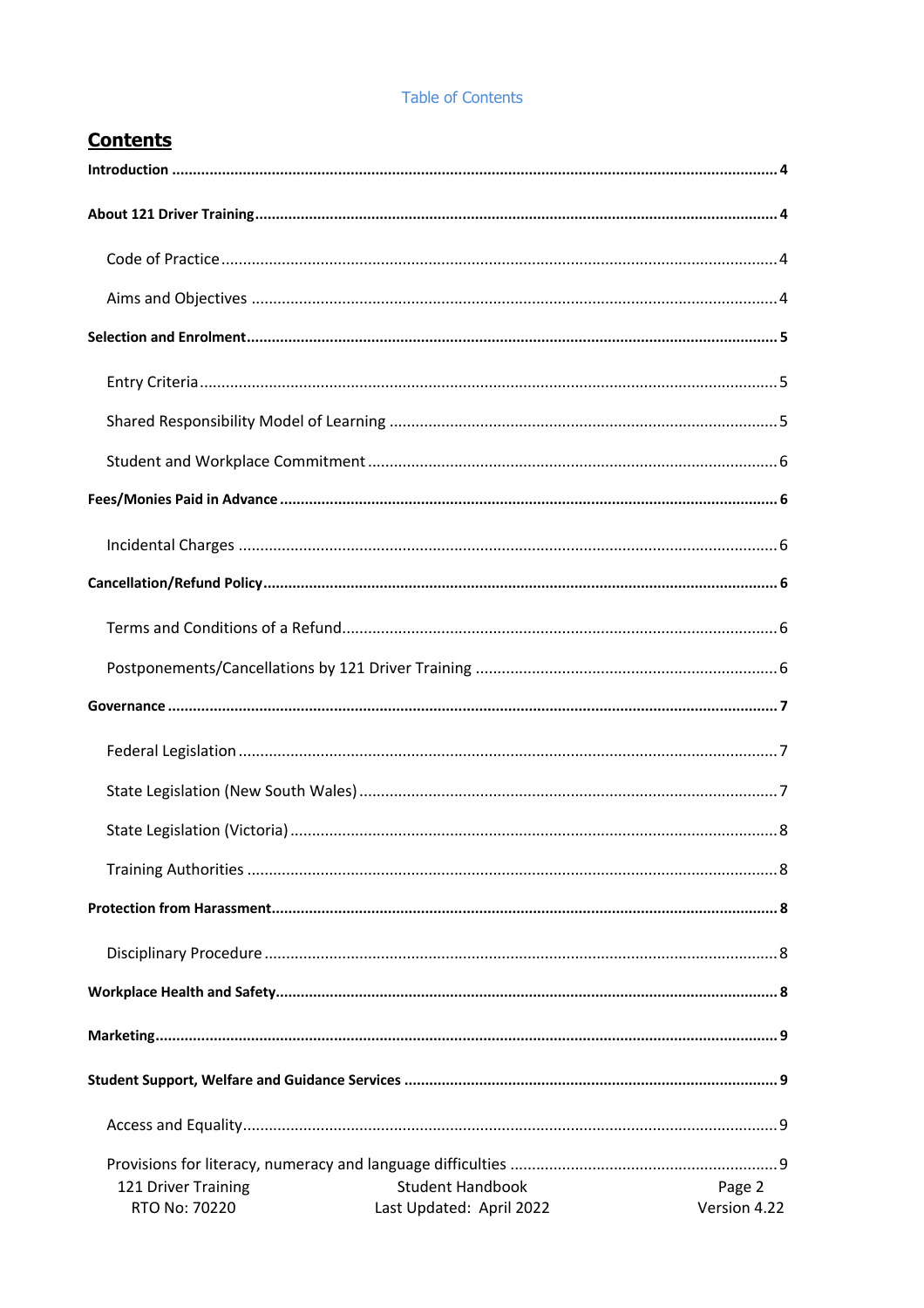121 Driver Training RTO No: 70220

**Student Handbook** Last Updated: April 2022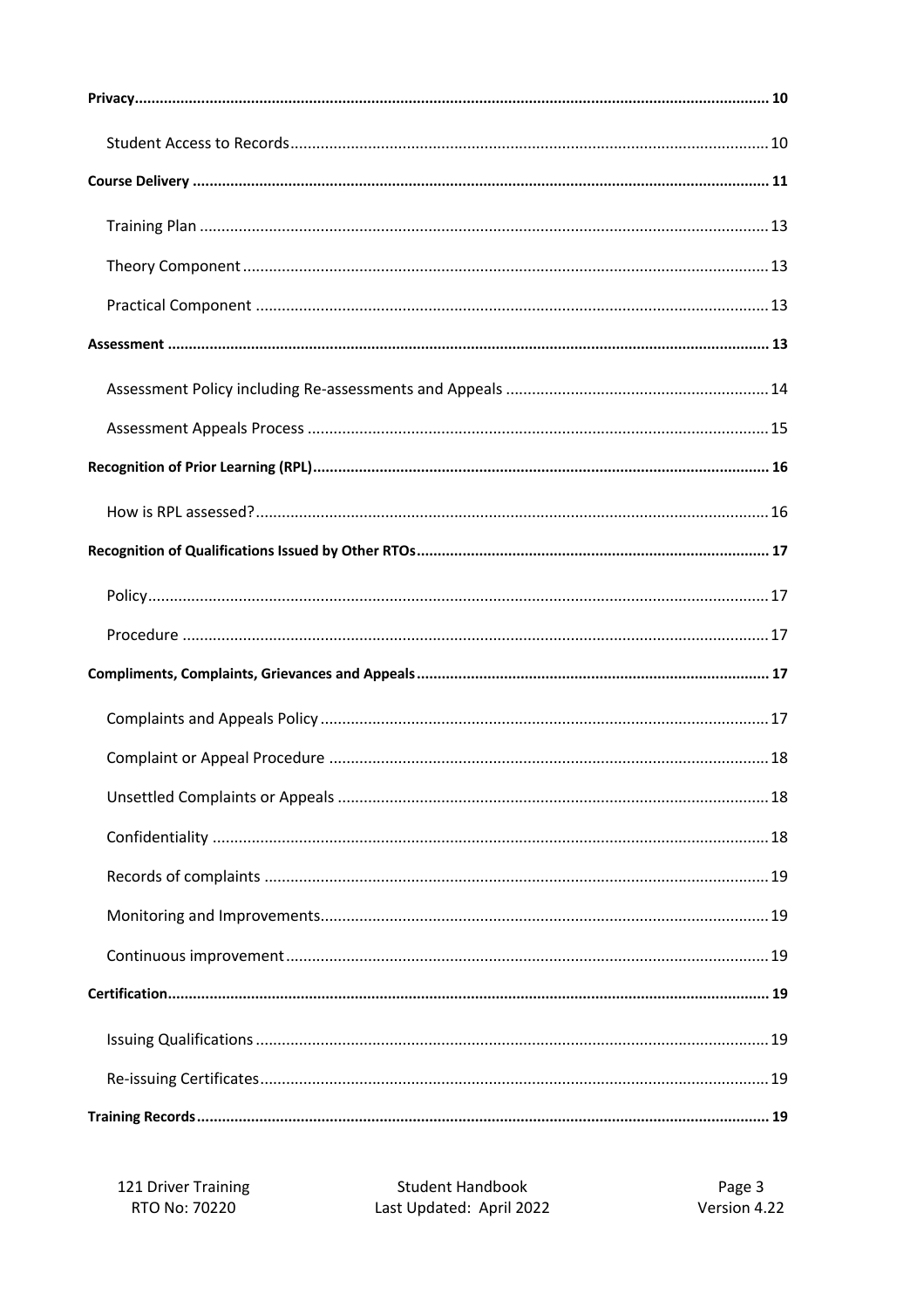# **Introduction**

121 Driver Training is a registered business name of 121 Training Pty Ltd, a Registered Training Organisation.

We are:

- Highly experienced, and
- Committed to the industry

This Student Handbook provides important information regarding the course. It is not a marketing tool. Treat it as pre-reading for your course to start your learning with confidence and familiarity. We hope you enjoy your learning experience.

We can be contacted on: Address: PO Box 431 Mortdale, NSW 2223 Telephone: 1300 810 510 Email: info@121drivertraining.com.au

# **About 121 Training Pty Ltd**

121 Training Pty Ltd is a Registered Training Organisation, delivering nationally recognised training and assessment services throughout Australia.

## **CODE OF PRACTICE**

We value our employees and clients. We always strive to demonstrate ethical behaviour and standards in all our dealings.

## **AIMS AND OBJECTIVES**

- Commitment to providing high quality, interesting training that is relevant to learners, employers, and the driver training industry. Our aim is to make every training participant feel welcomed and ensure they receive the maximum benefits from our training services.
- Recognise and accept Australian Quality Framework (AQF) Qualifications and Statements of Attainments issued by all other Registered Training Organisations.
- Maintain a friendly and helpful approach to students/clients.
- Uphold all legislation and comply with all regulatory requirements relevant to the operation of our organisation.
- Provide services that are efficient and consistent through continuous improvement planning incorporating student/client and staff feedback.
- Provide quality training and assessment, trained staff, and resources of a high standard.
- Endeavour to ensure that no student is unfairly disadvantaged. This includes making reasonable adjustments to the training environment, resources, and delivery and assessment strategies to accommodate student needs.
- Market services accurately and professionally.
- Offer skills recognition (RPL) as an assessment option to all our clients.
- Ensure training is appropriate to student/client needs by continual review of scope and delivery.
- Take reasonable care to look after the health and safety of others.
- Respect the privacy and confidentiality of clients and their information.
- Welcome and actively seek client feedback as the basis for continuous improvement of our systems, resources, and the services we provide.
- Provide a fair and equitable process through which clients can appeal assessment decisions. This is detailed in the 121 Driver Training Complaints and Appeals Procedure.

| 121 Driver Training | <b>Student Handbook</b>  | Page 4       |
|---------------------|--------------------------|--------------|
| RTO No: 70220       | Last Updated: April 2022 | Version 4.22 |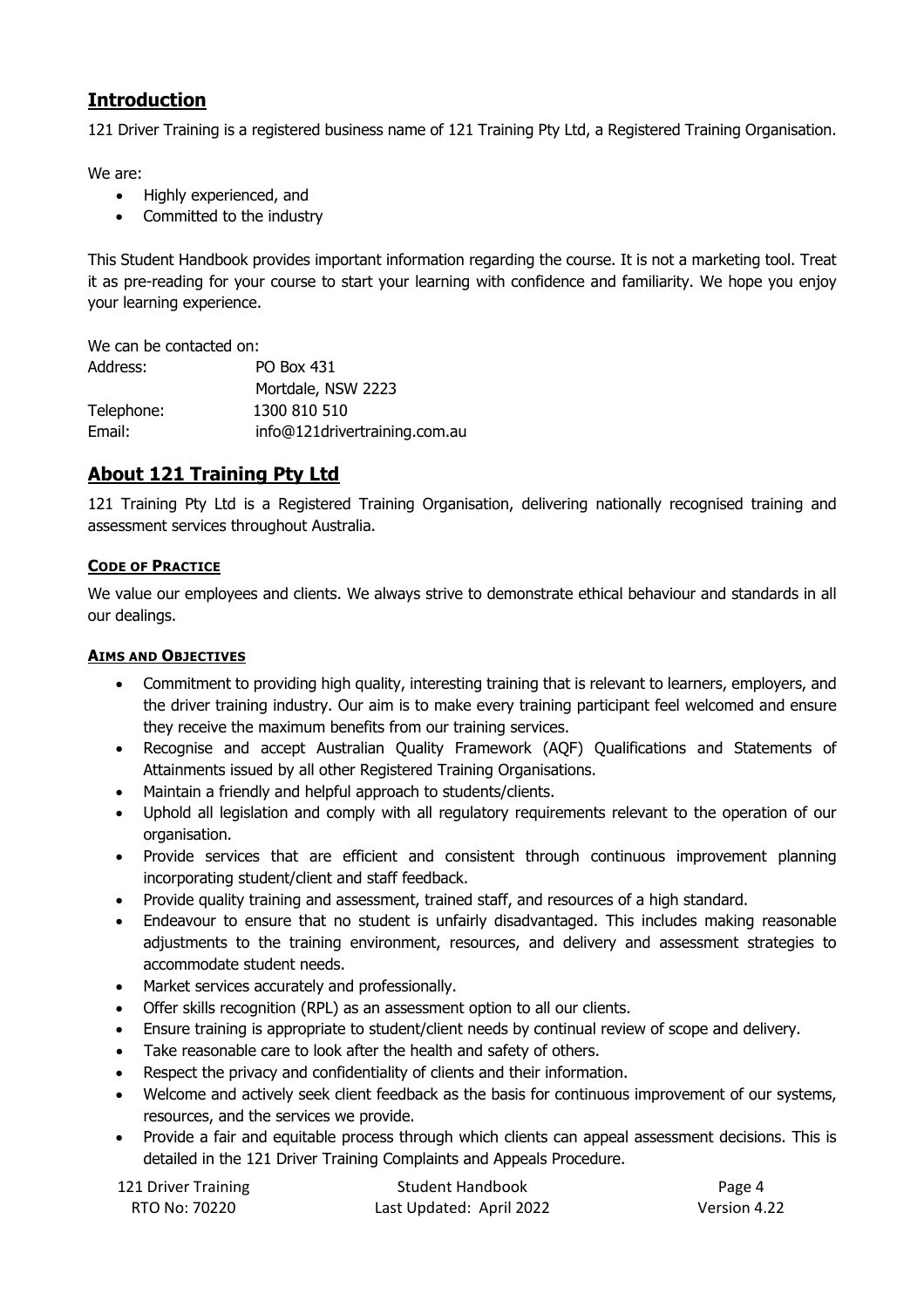For more information on any of the provisions in our Code of Practice, please contact 121 Driver Training.

# **Selection and Enrolment**

Enrolment must be done by completing the Application Form. This can be obtained by contacting 121 Driver Training.

Recruitment of students is conducted in an ethical and responsible manner and processes are fair and comply with equal opportunity legislation.

Students are admitted to 121 Driver Training's training programs by demonstrating a genuine interest in the area and a determination to complete the course.

Class sizes are limited to one student to one trainer and students are encouraged to book a place as early as possible.

## **ENTRY CRITERIA**

The instructor's language, literacy and numeracy skills are expected to be equivalent to level 3 of the National Reporting System, which identifies adult English language, literacy, and numeracy language indicators of competence.

All students enrolled in a 121 Driver Training's training program shall, prior to commencement of the training program, receive information about the training program which includes but is not limited to:

- The time and place of the delivery of the training program.
- Training program content.
- The details of the relevant unit(s) of competence related to the training program.
- Details of the assessment requirements, including R.P.L. and recognition of qualifications issued by other training organisations.

| <b>YOUR COMMITMENT</b>                        | <b>121 DRIVER TRAINING'S COMMITMENT</b>                                      |
|-----------------------------------------------|------------------------------------------------------------------------------|
| Be open to new ideas                          | We aim to provide you with an appropriate delivery<br>mode for your learning |
| Put into practice what you have learnt        | Evaluate the effectiveness of training & assessment                          |
| Have a positive and professional attitude     | Provide the correct resources                                                |
| Review what you have learnt                   | Constantly improve our performance through<br>analysing feedback             |
| Share your knowledge with others              | Encourage and foster a positive learning experience                          |
| Give feedback                                 | Provide a consistently high standard of training                             |
| Participate                                   | Provide competent learning and assessment<br>consultants                     |
| Be mentally prepared to learn and be assessed | Target training to the right level                                           |
| Be punctual                                   | Always on time                                                               |

#### **SHARED RESPONSIBILITY MODEL OF LEARNING**

121 Driver Training Training Student Handbook **Page 5** Page 5 RTO No: 70220 Last Updated: April 2022 Version 4.22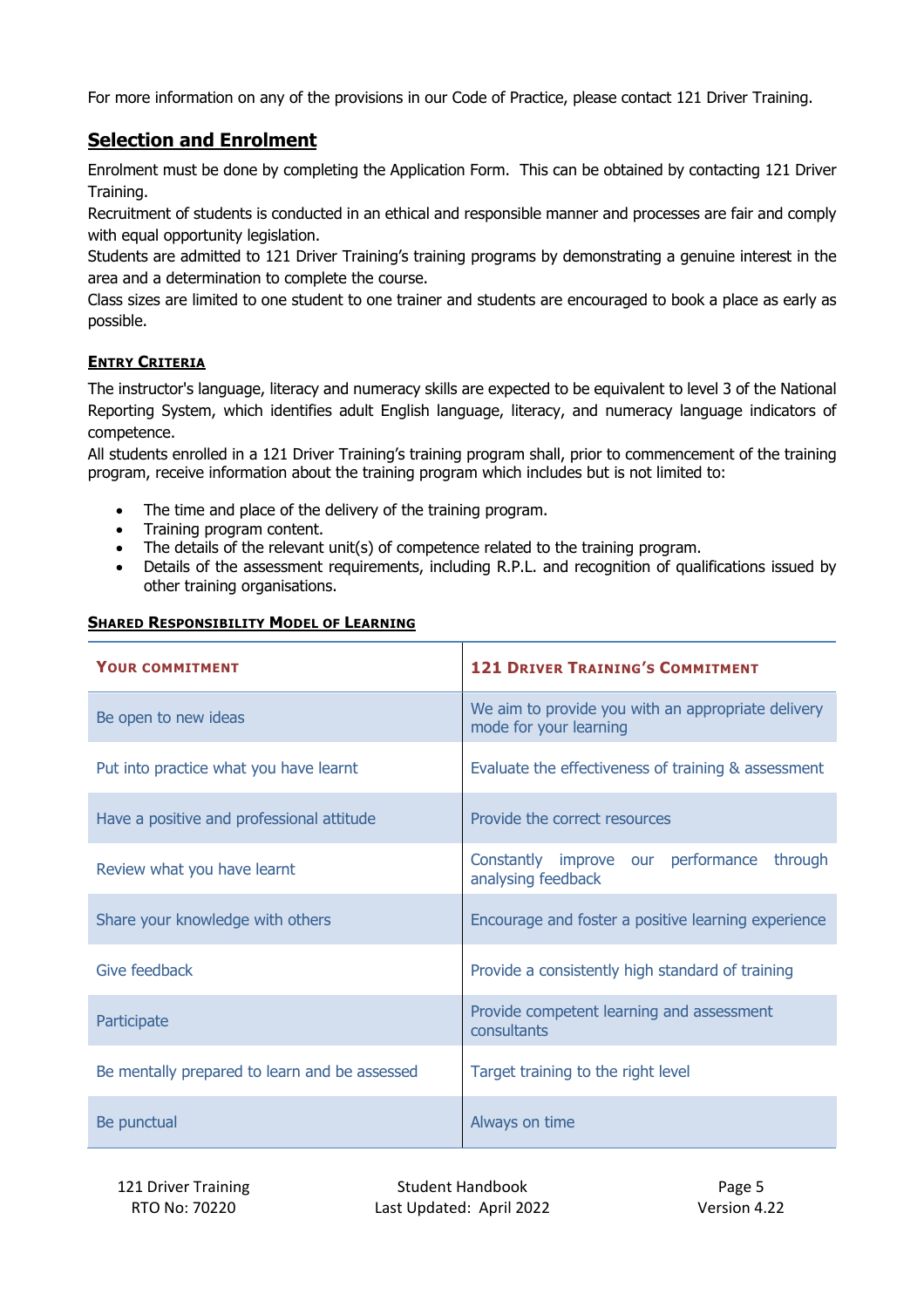## **STUDENT AND WORKPLACE COMMITMENT**

- Students must inform 121 Driver Training by phone, email or in writing if they are unable to attend a training session or need to leave a training session early.
- Students must ensure that all submitted assessments are authentic and no part has been copied from another person. Plagiarism and cheating are not accepted and can result in heavy penalties including getting suspended or expelled from the course. In such events, your training fee will not be refunded.

# **Fees/Monies Paid in Advance**

Training programs of 121 Driver Training are delivered on a fee-for-service basis. Please visit 121 Driver Training's website or the course brochures for information regarding the cost of attending this course.

**A deposit of \$1500 secures a place on the course.** Places on courses may be allocated to those on the waiting list, if not secured by a deposit. Upon receipt of the \$1500 deposit, training resources will be forwarded to the client. Course fees must be paid in full prior to issuing the outcome Qualification or Statement of Attainment.

121 Driver Training, as a Registered Training Organisation, is committed to the protection of all monies paid in advance and its financial arrangements operate in such a way that refund monies are always available however, it should be noted that the training fees are collected just before the start of their respective module. All 121 Driver Training fees and charges comply with the requirements identified in the AQTF.

## **INCIDENTAL CHARGES**

Replacement of award/qualification: \$100 Training materials as a hard copy: \$100 Reassessment charge: \$285 per reassessment

# **Cancellation/Refund Policy**

If a client/student is unable to attend the course on which they are booked, the following fees will apply:

- If the student withdraws after enrolment but before the training material is issued: a \$1000 administration fee
- If the student withdraws within 14 days from the date of issue of materials: 50% of the course fee is payable
- If the student withdraws after 14 days from the date of issue of materials: The course fee is payable in full

## **TERMS AND CONDITIONS OF A REFUND**

All withdrawal notifications and requests for refunds must be in writing to the CEO of 121 Driver Training and must include student's name, address and contact details, course details and the reason for requesting a refund.

In the event a refund is given, the student will be notified in writing with the details of the refund. A copy of this letter will be placed into the student's file.

In the event of a workplace dispute, no refunds will be given to either party once the 14-day withdrawal period has expired. Special consideration is available and at the sole discretion of the CEO of 121 Driver Training.

## **POSTPONEMENTS/CANCELLATIONS BY 121 DRIVER TRAINING**

It is the intention of 121 Driver Training to provide training and assessment services to all students, however, should any unforeseen circumstances occur that results in a postponement or cancellation of the course or a training module, 121 Driver Training will advise all clients/students at least 48 hours prior to course commencement. In such circumstances, if possible, the course or training module will be offered at alternative times and dates. If clients/students are not able to attend any alternative courses or training modules, all fees paid for that course or training module will be refunded.

| 121 Driver Training | <b>Student Handbook</b>  | Page 6       |
|---------------------|--------------------------|--------------|
| RTO No: 70220       | Last Updated: April 2022 | Version 4.22 |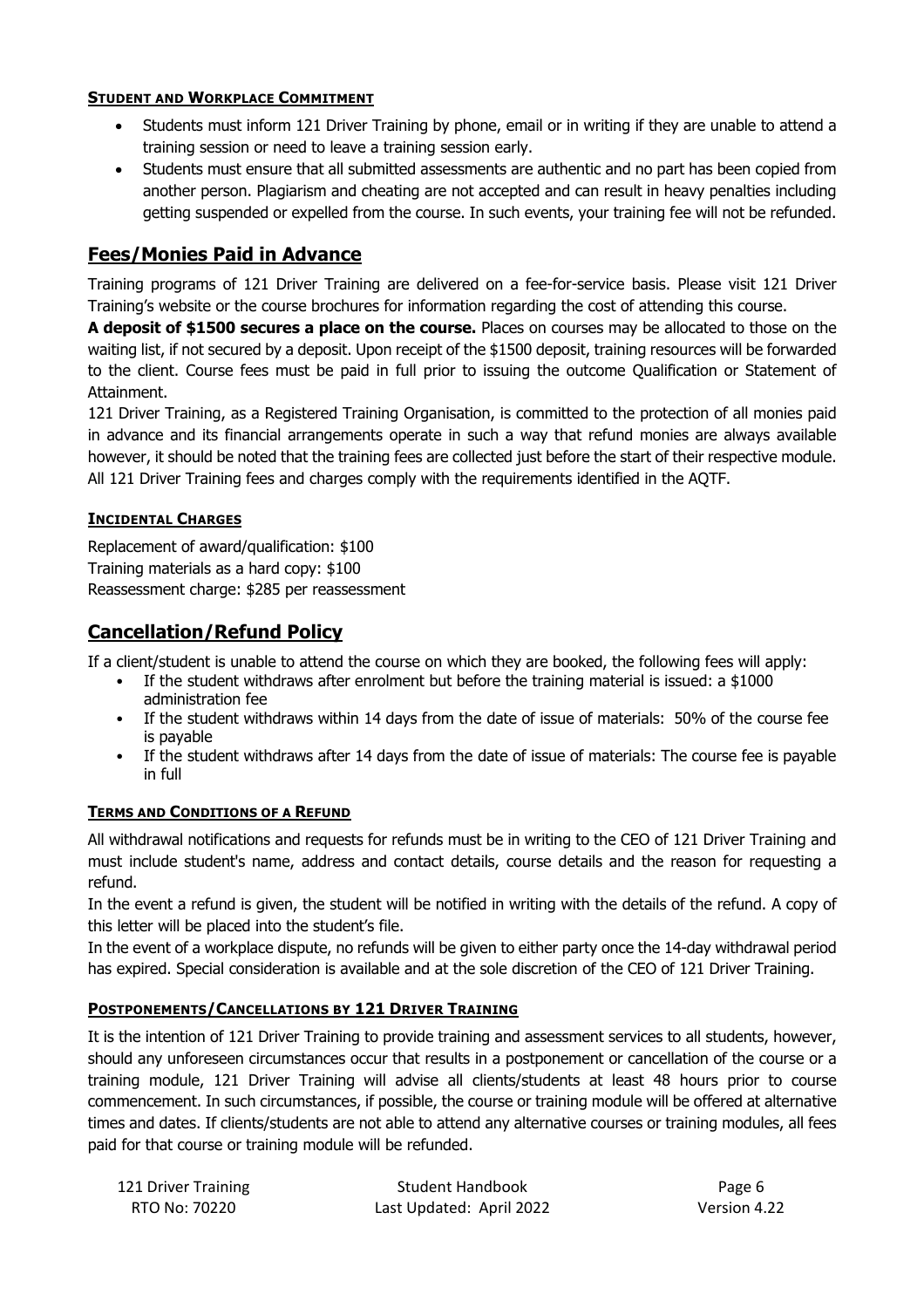121 Driver Training guarantees to complete the training and assessment within 12 months after the student has commenced their studies, in their chosen qualification or course. If 121 Driver Training is unable to complete the training and assessment within this timeframe, it will bear the cost of utilising another RTO to complete the remaining part of the training and assessment.

# **Governance**

121 Driver Training manages its training programs in accordance with federal, state and territory legislation and regulations. We encourage you to be familiar with the relevant legislation (Acts and Regulations) and the Licensing Authorities' requirements in your state or territory and how they may impact you, our training or the workplace.

Industry legislation that may be involved in the delivery of this program includes:

## **FEDERAL LEGISLATION**

- Workplace Relations Act 1996
- Human Rights and Equal Opportunity Commission Act 1986
- Trade Practices Amendment (Australian Consumer Law) Act (No. 2) 2010
- Equal Opportunity for Women in the Workplace Act 1999
- Age Discrimination Act 2004
- Disability Discrimination Act 1992
- Racial Discrimination Act 1975
- Standards for NVR Registered Training Organisation 2012
- Australian Qualifications Framework
- Privacy Act 1988
- National Vocational Education and Training Regulator Act 2011 Federal Register of Legislation Website

## **STATE LEGISLATION (NEW SOUTH WALES)**

- Australian Road Rules February 2012
- Driving Instructors Act 1992, and Driving Instructors Regulation 2003
- Equal Opportunity Act (New South Wales)
- Fair Trading Act 1987
- Industrial Relations and Employment Legislation for State or Territory
- New South Wales Copyright Act 1879-1952
- NSW Road Rules 2008, effective 1 November 2012 Road Amendment (Miscellaneous) Rules 2012
- Road Transport (Safety and Traffic Management) Regulation 2000.
- Sex Discrimination Act 1984
- States and Territories Equal Opportunity Legislation.
- The Standards for NVR Registered Training Organisations 2011
- Work Health and Safety Act 2011 (WHS Act)
- Work Health and Safety Regulation 2011 (WHS Regulation)
- Defamation Act 2005
- Disability services act 1993
- Anti-Discrimination Act (NSW) 1977
- Fair Trading Act 1987 No 68
- Child Protection (Working with Children) Act 2012 No. 51
- Driving Instructors Regulation 2016 New South Wales Legislation Website

121 Driver Training Training Student Handbook **Page 7** Page 7 RTO No: 70220 Last Updated: April 2022 Version 4.22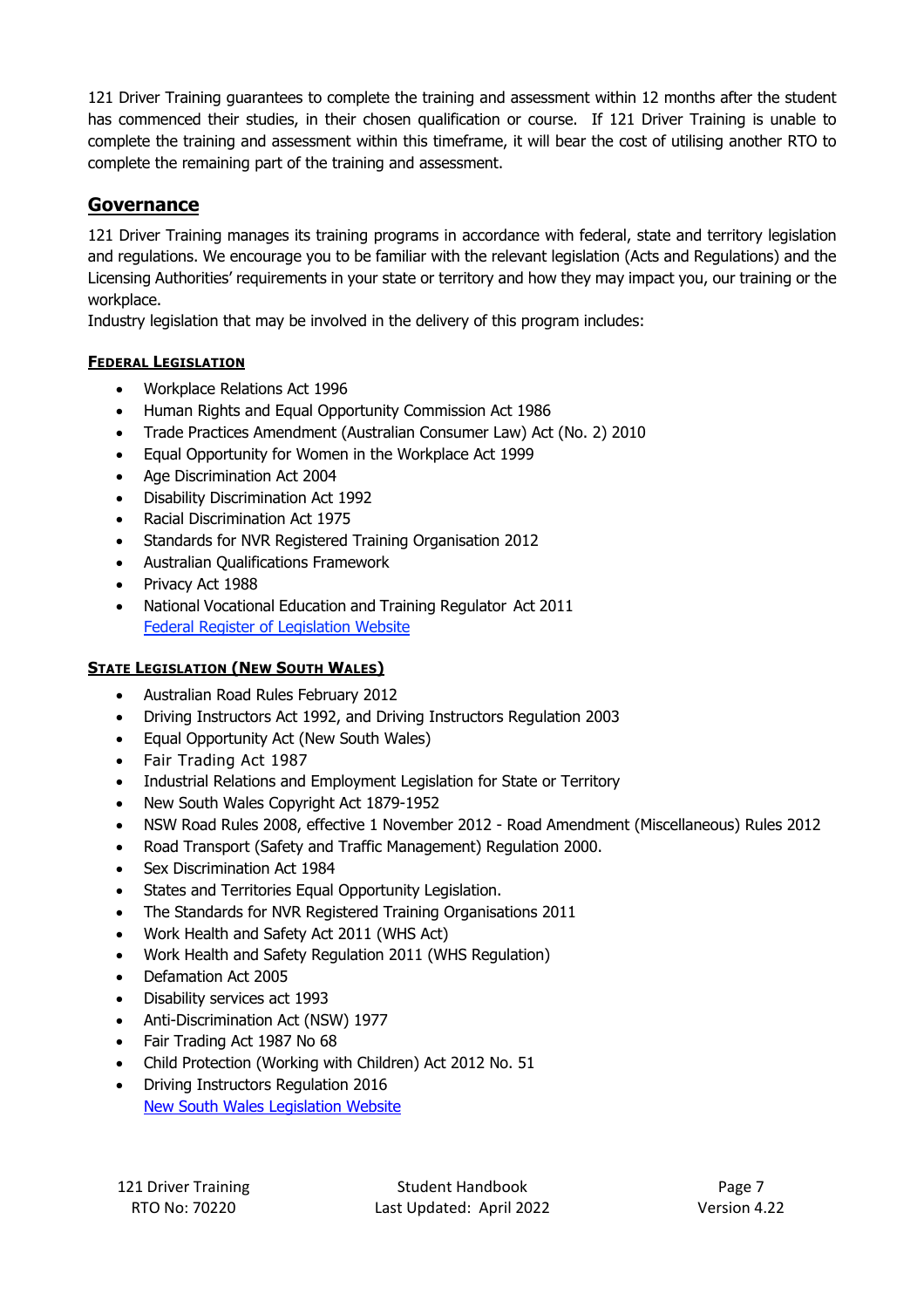## **STATE LEGISLATION (VICTORIA)**

- Consumers Affairs Act 1972
- Defamation Act 2005
- Disability Act 2006
- Education and Training Reform Act 2006
- Equal Opportunity Act 2010
- Fair Trading Act 1999
- Information Privacy Act 2000
- Working with Children Act 2005
- Workplace Rights Advocate Act 2005 Victorian Legislation Website

## **TRAINING AUTHORITIES**

Australian Skills Quality Authority (ASQA) National Skills Standards Council (NSSC)

## **Protection from Harassment**

121 Driver Training acknowledges that harassment is against the law in any workplace context, including conference-, work- or business-related functions and/or training groups. 121 Driver Training always expects its workplace and training environment to reflect the principles of law for the benefits of its employees, students, and visitors.

Bullying and harassment in any form, including sexual harassment, will not be tolerated under any circumstances. All students of 121 Driver Training have the right to participate in training in an environment free from intimidation and harassment.

121 Driver Training has implemented management practices that maintain high professional standards which safeguard the interest and welfare of students in situations that might result in their harassment. Students have access to the CEO of 121 Driver Training or the Human Resource Manager from their own organization where applicable.

## **DISCIPLINARY PROCEDURE**

121 Driver Training has a duty of care to its clients and staff to ensure the safe and effective operation of the training and assessment services and fair treatment of all. A breach of policy, procedure, or statutory regulations by staff and/or clients will be sufficient grounds for disciplinary action ranging from verbal notification, formal counselling, or immediate dismissal. All disciplinary matters will be handled by the Chief Executive Officer of 121 Driver Training.

## **Workplace Health and Safety**

Regarding workplace health and safety, 121 Driver Training is obligated to:

- Ensure the health and safety of each of their workers, students, visitors, and guests
- Ensure that people can come to work or a training venue with a minimum risk of injury or illness
- Ensure that any equipment used by staff or students is safe when properly used

Students are obligated to:

- Obey instructions, regarding their health and safety and the health and safety of others
- Not deliberately interfere with or misuse anything that has been provided for workplace health and safety
- Not deliberately endanger the workplace, or health and safety of others, or deliberately injure themselves
- Observe Covid-19 social distancing and provide approved PPE

| 121 Driver Training | <b>Student Handbook</b>  | Page 8       |
|---------------------|--------------------------|--------------|
| RTO No: 70220       | Last Updated: April 2022 | Version 4.22 |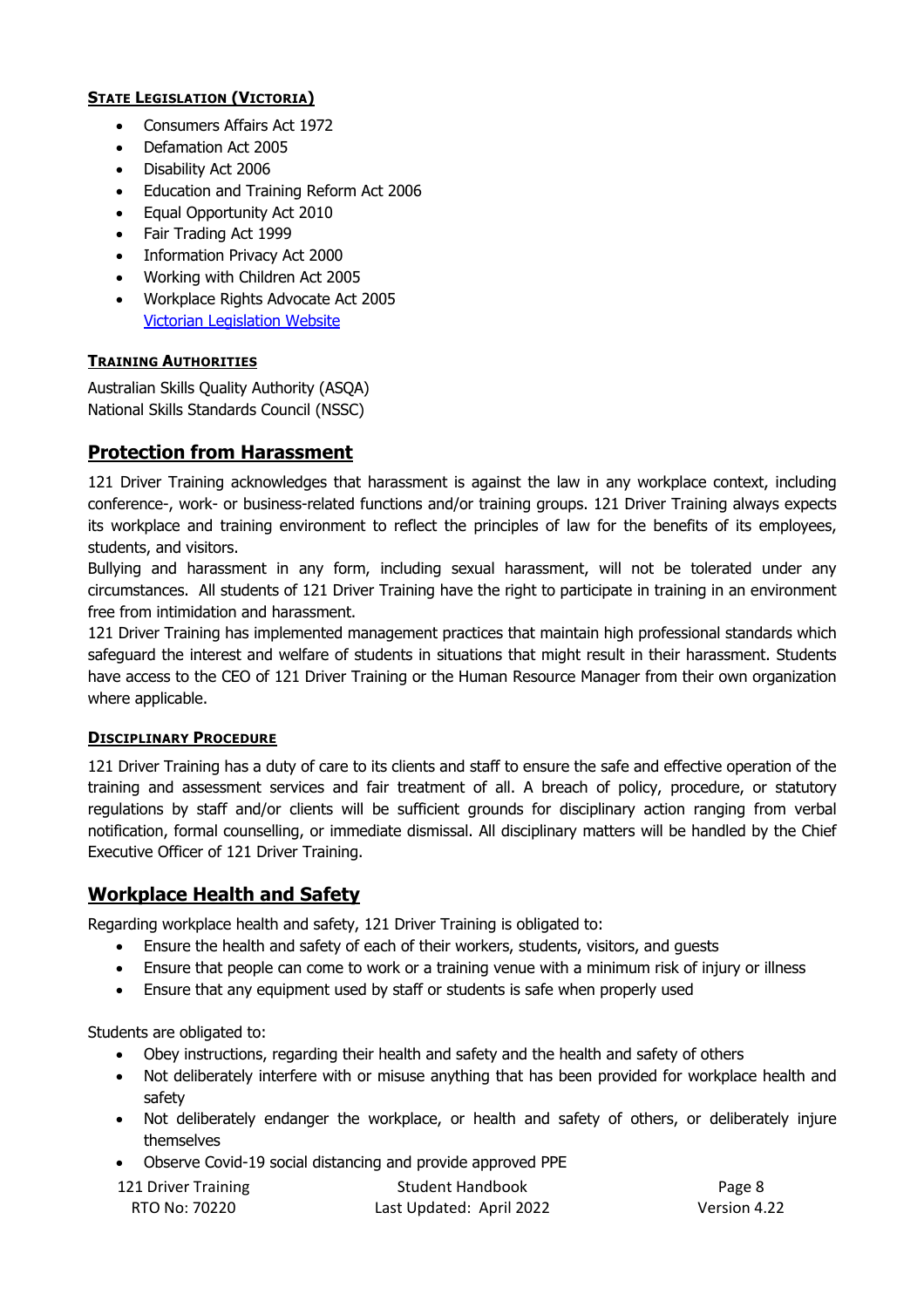# **Marketing**

121 Driver Training markets it's learning and development programs with integrity, accuracy, and professionalism. In the provision of information, no false or misleading comparisons are drawn with any other provider or course. A student's written permission will be gained before 121 Driver Training uses their information in any marketing materials.

# **Student Support, Welfare and Guidance Services**

121 Driver Training is committed to the welfare of all learners undertaking its training and provides appropriate guidance assisting learners to determine their best study options.

We wish to ensure that all students are supported in their studies to the full extent possible, thus any participant who is experiencing any difficulties with their studies should see their trainer or contact the CEO. Our staff ensure all our resources are available to our students helping them achieve their required level of competency in their course. Students can also make an appointment with their trainer if they need any additional advice regarding any of the following matters:

- Managing their time
- Setting and achieving their goals
- Motivation
- Different ways of learning
- Coping with assessments
- Looking after themselves

121 Driver Training staff are not trained counsellors and cannot provide any counselling services to the learners however they can refer you to the appropriate service providers.

#### **ACCESS AND EQUALITY**

Equal and fair opportunity to undertake our training is available to all clients. We do not discriminate anyone based on their gender, culture, linguistic background, race, socio-economic background, disability, age, marital status, pregnancy, sexual orientation, career responsibilities or any other uniqueness or difference.

Please ensure to bring any specific training needs you may have into our attention at the time of enrolment or during your training and we will do our best to cater for your specific needs. Our aim is to provide the best training possible to all our clients.

All clients must meet any pre-requisites of the training package or course. Specific details of any pre-requisites are contained in individual course documentation which is available prior to enrolment. In case you do not meet the pre-requisite conditions, we will endeavor to assist you understand your options to meet the requirements.

#### **PROVISIONS FOR LITERACY, NUMERACY AND LANGUAGE DIFFICULTIES**

121 Driver Training is committed to helping students who have difficulties with language, literacy and numeracy. These provisions affect both the learning activities and the assessment processes used. If you feel the tools and methods used by 121 Driver Training are not conducive to your needs, please advise us. If further assistance is required, you may be referred to a specialist from the following providers:

- Centrelink: 132 580
- Reading and Writing Hotline: 1300 655 506

121 Driver Training Training Student Handbook Page 9 RTO No: 70220 Last Updated: April 2022 Version 4.22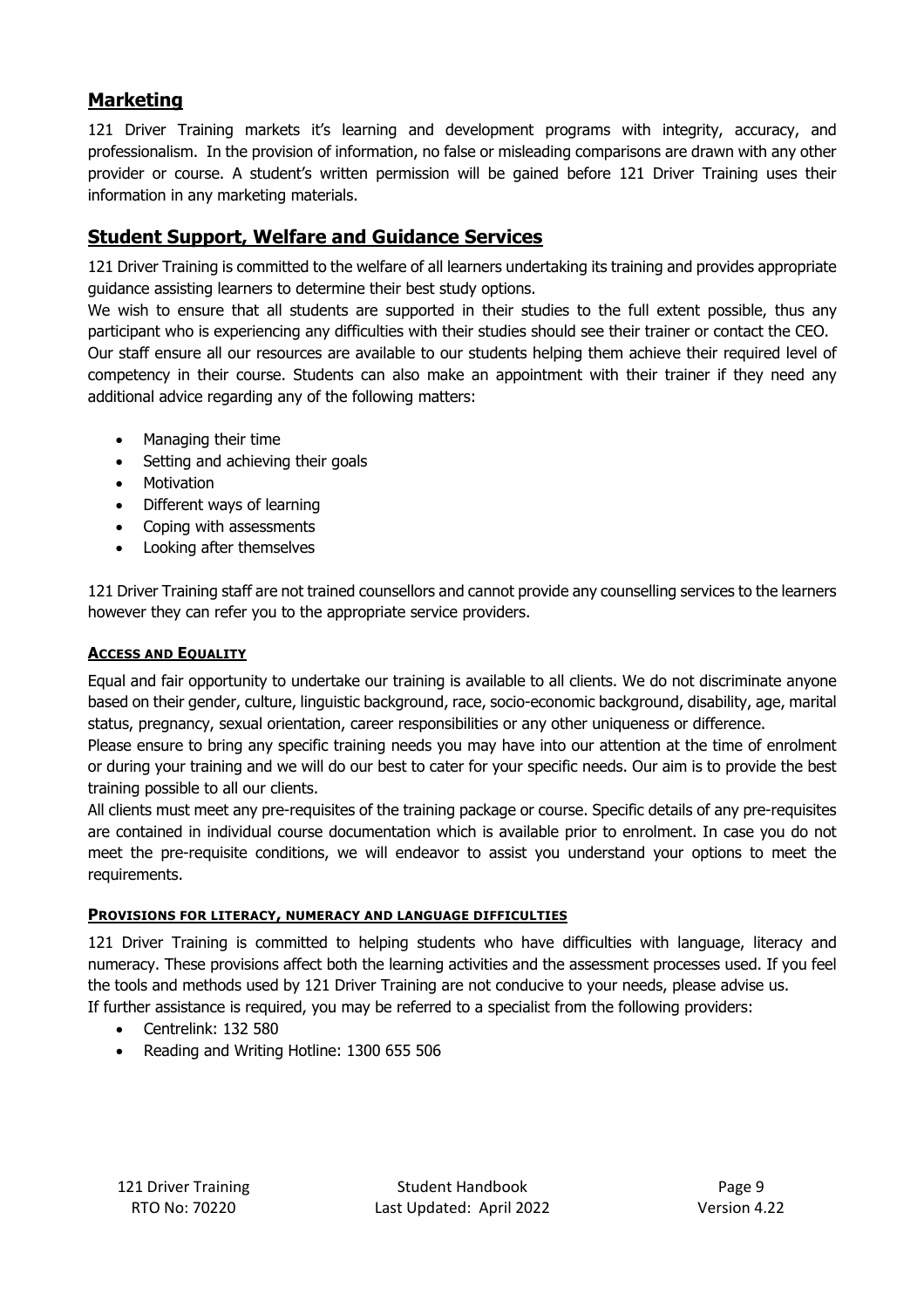# **Privacy**

121 Driver Training, as a Registered Training Organisation, is obligated to maintain an effective administrative and records management system. This involves the retention of clients' personal information however all our staff are scrupulous in using client information only for the purposes they were collected. We do not disclose any client information to any third parties unless it is required by law.

## **STUDENT ACCESS TO RECORDS**

Students may access their own personal records at any time. This can be arranged by contacting 121 Driver Training. Students must provide verifiable forms of identity when seeking access to their own records. An administration fee of \$75 can be applied.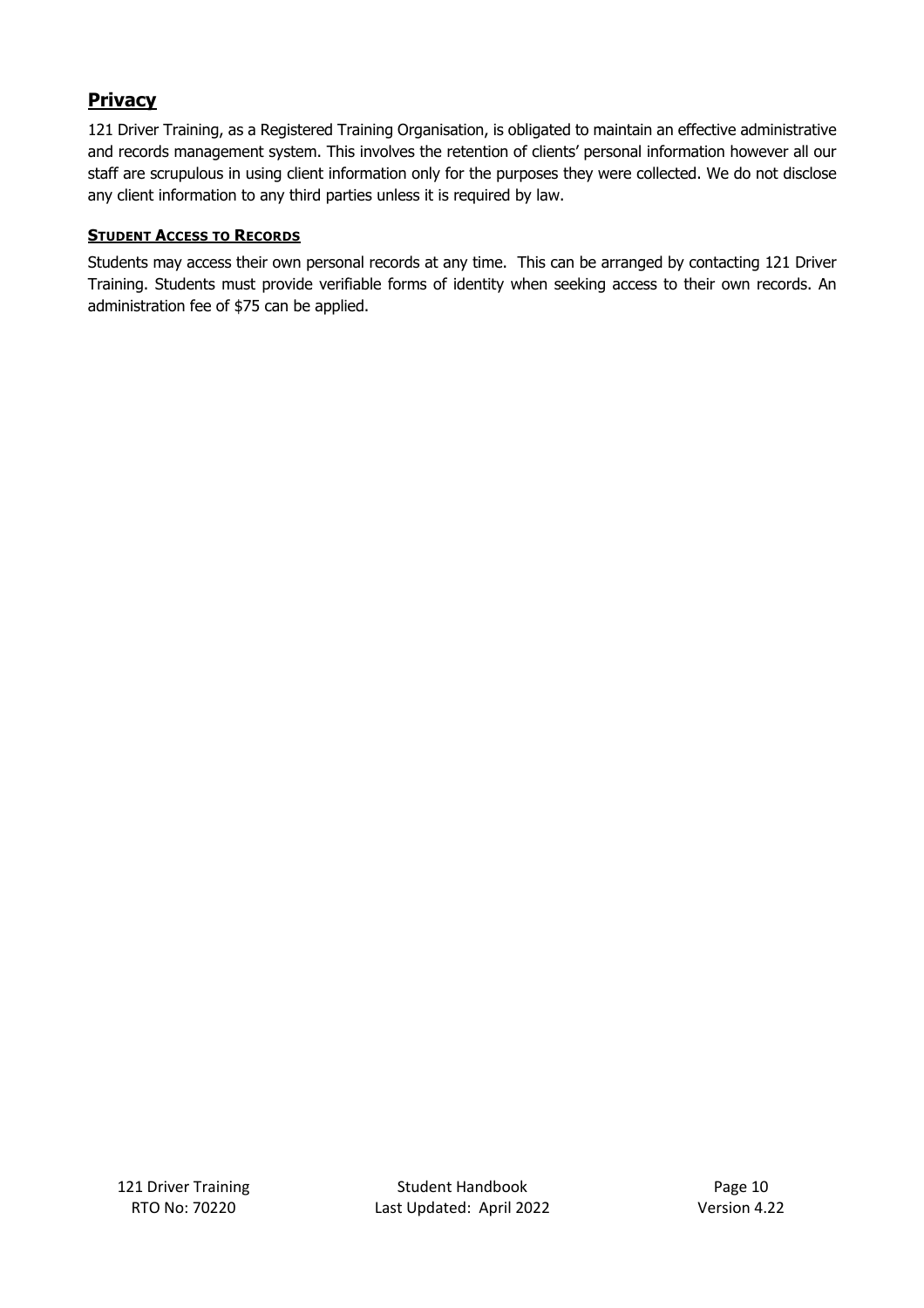# **Course Delivery**

TLI41221 - Certificate IV in Transport and Logistics (Road Transport - Car Driving Instruction) consists of the following competencies. These competencies are delivered via correspondence and face to face training. The theory component of the course is completed by distance education and may be completed at the student's own pace. The competency-based practical component is presented, on a one-to-one basis, in a car. Appointments should be made at a mutually agreed time and location. Students must complete the course within one year from the date of their enrolment.

## **Theory Component**

| Module | <b>Module Code</b> | <b>Module Title</b>                          |
|--------|--------------------|----------------------------------------------|
|        | TLIL2060           | Complete induction to the transport industry |

This unit involves the skills and knowledge required to complete workplace induction procedures when commencing work in the transport and logistics industry, in accordance with regulatory requirements, and operational policies and procedures.

The unit enables a driver to enter and participate in typical workplace activities. It includes identifying major areas of the industry in terms of functions, organisational structures, and occupations; applying legislation, regulations, and codes of practice; and identifying key industrial relations elements. This unit applies to all employees wishing to enter the transport and logistics industry; however, it is predominantly aimed at taxi to multi-combination drivers. It can also be used within the warehousing and

logistics sectors of the industry.

| Module | <b>Module Code</b> | <b>Module Title</b>       |
|--------|--------------------|---------------------------|
|        | BSBINS309          | Maintain business records |

This unit describes the skills and knowledge required to maintain the records of a business or records system in good order on a day-to-day basis.

It applies to individuals who follow established guidelines and processes to assist them to carry out their work. They work under supervision or in consultation with more senior staff or system users to support effective recordkeeping and governance practices across the organisation.

| Module | <b>Module Code</b> | <b>Module Title</b>                      |
|--------|--------------------|------------------------------------------|
|        | TLIF0025           | Follow work health and safety procedures |

This unit involves the skills and knowledge required to follow and apply work health and safety (WHS)/occupational health and safety (OHS) procedures when carrying out work activities in compliance with the relevant WHS/OHS regulations and procedures.

It includes following workplace procedures for hazard identification and risk control, contributing to WHS/OHS management arrangements and completing WHS/OHS records.

| Module | <b>Module Code</b> | <b>Module Title</b>                    |
|--------|--------------------|----------------------------------------|
|        | <b>TLIG2007</b>    | Work in a socially diverse environment |

This unit involves the skills and knowledge required to apply cultural awareness, communication principles and problem-solving techniques to facilitate working in a socially diverse environment. This is done in accordance with workplace procedures, relevant anti-discrimination, and equal employment opportunity (EEO) regulations.

It includes communicating with customers and colleagues from diverse backgrounds and dealing with crosscultural misunderstandings.

121 Driver Training Table 8. Student Handbook Page 11 RTO No: 70220 Last Updated: April 2022 Version 4.22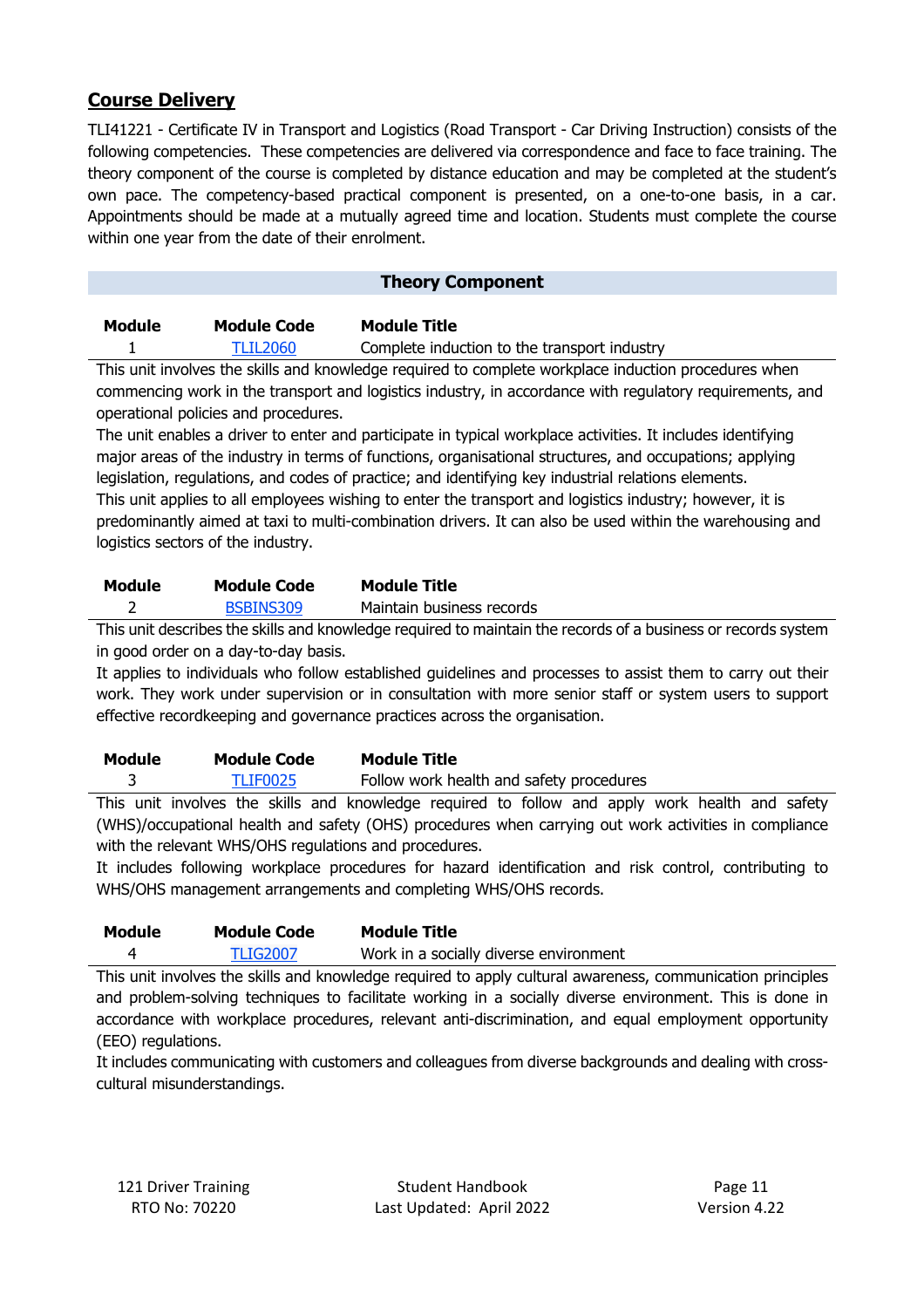# **Module Module Code Module Title**

5 TAEDES401 Design and develop learning programs

This unit describes the skills and knowledge required to conceptualise, design, develop and review learning programs to meet an identified need for a group of learners. The unit addresses the skills and knowledge needed to identify the parameters of a learning program, determine its design, outline the content, and review its effectiveness.

| Module | <b>Module Code</b> | <b>Module Title</b>            |
|--------|--------------------|--------------------------------|
|        | TAEDEL301          | Provide work skill instruction |

This unit describes the skills and knowledge required to conduct individual and group instruction, demonstrate work skills and assess the success of training and one's own training performance, using existing learning resources in a safe and comfortable learning environment.

It emphasises the training as being driven by the work process and context, and applies to a person working under supervision as a work skill instructor in a wide range of settings not restricted to training organisations

| Module | <b>Module Code</b> | <b>Module Title</b>        |
|--------|--------------------|----------------------------|
|        | TLIC1051           | Operate commercial vehicle |

This unit involves the skills and knowledge required to maintain the safety of and to operate, a commercial vehicle across a variety of job roles.

It includes monitoring traffic and associated equipment, managing vehicle condition and performance, and effectively managing hazardous situations.

| Module | <b>Module Code</b> | Module Title                                                 |
|--------|--------------------|--------------------------------------------------------------|
|        | <b>TLIL4009</b>    | Manage personal work priorities and professional development |

This unit involves the skills and knowledge required to manage personal work priorities and personal professional development.

It includes managing personal performance, setting, and meeting personal work priorities, and developing and maintaining personal professional competence.

| Module | <b>Module Code</b> | <b>Module Title</b>           |
|--------|--------------------|-------------------------------|
|        | TLII0005           | Apply customer service skills |

This unit involves the skills and knowledge required to apply routine customer service skills in accordance with workplace standards and procedures.

It includes dealing with customer inquiries, monitoring customer satisfaction, and taking appropriate action to satisfy customer needs.

It involves implementing customer service principles and procedures in day-to-day interactions with internal and external customers as part of workplace operations.

## **Practical Component**

| Module | <b>Module Code</b> | <b>Module Title</b>               |
|--------|--------------------|-----------------------------------|
| 10     | <b>TLIC3036</b>    | Apply safe car driving behaviours |

This unit involves the skills and knowledge required for higher-order safe driving. This unit applies to light vehicle safe driving behaviours.

This includes higher-order skills involving broad cognitive, technical, communication and vehicle management. It also requires knowledge about hazard perception, risk control and safe driving behaviour, judgement, decision making and multi-tasking that builds on driver licence requirements across a range of vehicles and driving situations.

| 121 Driver Training | <b>Student Handbook</b>  | Page 12      |
|---------------------|--------------------------|--------------|
| RTO No: 70220       | Last Updated: April 2022 | Version 4.22 |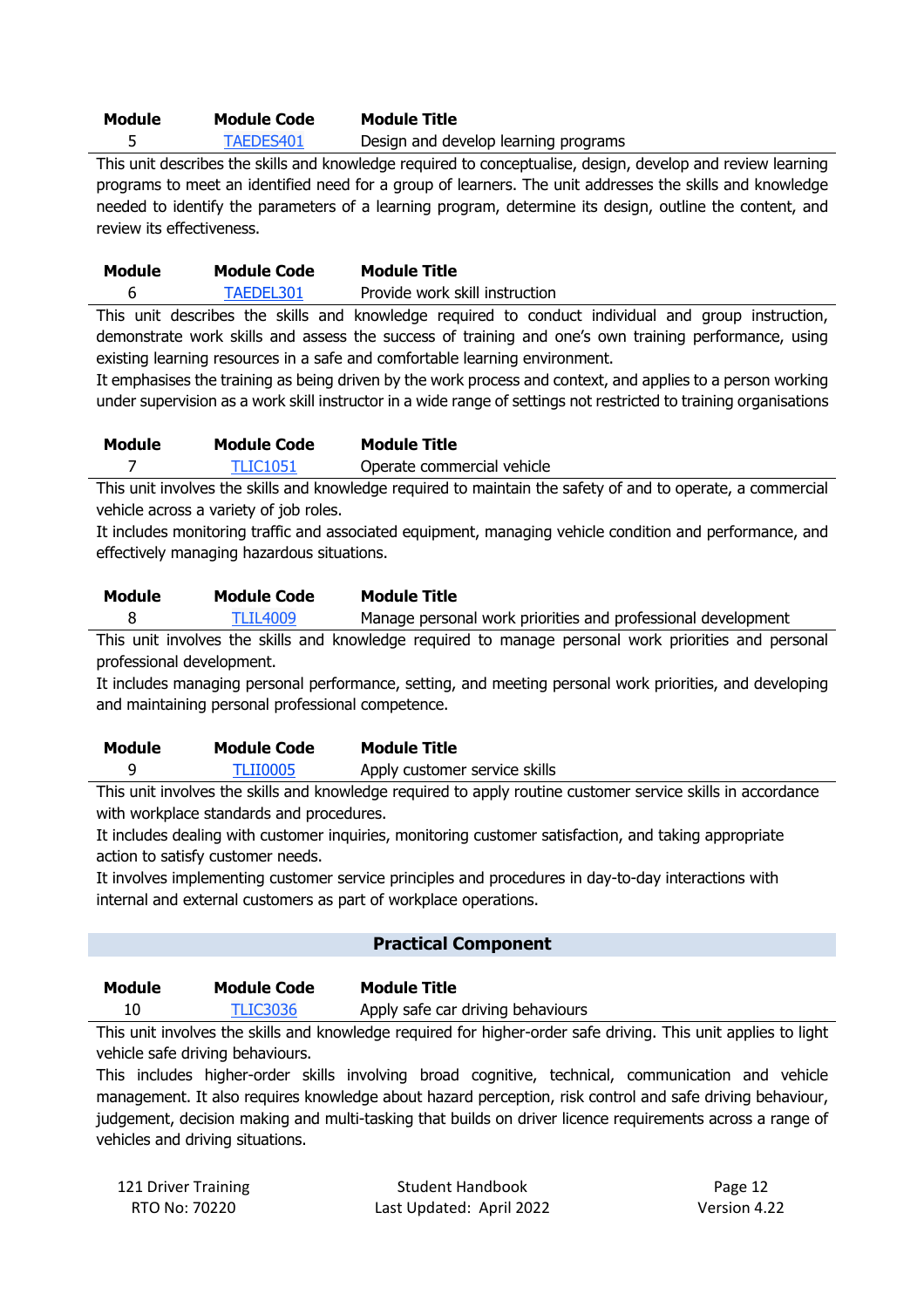| Module | <b>Module Code</b> | <b>Module Title</b> |
|--------|--------------------|---------------------|
|        | -----------        |                     |

11 TLIM0001 Conduct learner driver training

This unit involves the skills and knowledge required to teach learner drivers from diverse backgrounds how to prepare, explain, demonstrate, monitor, and maintain safe car driving skills. This unit applies to car driving instructors.

It includes preparing a learner for driving, explaining driver training outcomes, demonstrating required skills, monitoring, and maintaining safe driving skills, interpreting, and applying road rules, debriefing learner driver, identifying hazardous situations and implementing contingency plans.

| Module | <b>Module Code</b> | <b>Module Title</b>                           |
|--------|--------------------|-----------------------------------------------|
|        | <b>TLIM4001</b>    | Develop safe car driving behaviours in others |

This unit involves the skills and knowledge required to teach learner drivers from diverse backgrounds how to develop, monitor and maintain safe car driving strategies and behaviours. This unit applies to car driving instructors.

It includes recognising and dealing with behavioural barriers to learning, developing vehicle operation and control skills, and interpreting and applying regulatory requirements and road law expertise.

It also includes developing higher-order cognitive and technical skills, such as hazard perception, correctly reading a driving environment and responding appropriately, exercising risk management strategies that contribute to safe car driving behaviours, and meeting community expectations.

## **TRAINING PLAN**

121 Driver Training will do its best to develop a training plan that meets all your specific needs and requirements.

## **THEORY COMPONENT**

Modules 1 to 9 are conducted via correspondence or face to face in group training, if requested. 121 Driver Training sends the required manuals and assignments to the trainees in electronic form via email or as a hard copy, if requested, for an additional fee of \$100. Trainees can either complete the assignments electronically and submit it via email or as a hard copy and return it to 121 Driver Training by post or hand them back to their trainer.

In case students require any assistance with the completion of modules 1 to 9, they can access their trainer via email or telephone. If the student still has difficulties with completing the written assessments, they can complete the assessment during the in-car training with the assistance of their trainer.

## **PRACTICAL COMPONENT**

Modules 10 to 12 are conducted in-car in an area agreed between the trainee and the trainer and in a timeframe meeting the National Training Standard: Certificate IV in Transport and Logistics (Road Transport - Car Driving Instruction). 121 Driver Training sends the required manuals and assignments to the trainees prior to the commencement of the practical component to give them enough time to read and absorb some of the information covered in these modules.

The practical training is competency-based; therefore, the completion of the practical training depends on the amount of home practice performed by the trainees. Training sessions are arranged in a way that best suits the availability of the trainee.

## **Assessment**

Assessment means the process of collecting evidence and making judgements on your knowledge, skills and attitudes towards competency regarding your ability to perform to the required standards of a workplace or the relevant competency standards/learning outcomes of an accredited course. Assessment tasks include

| 121 Driver Training | <b>Student Handbook</b>  | Page 13      |
|---------------------|--------------------------|--------------|
| RTO No: 70220       | Last Updated: April 2022 | Version 4.22 |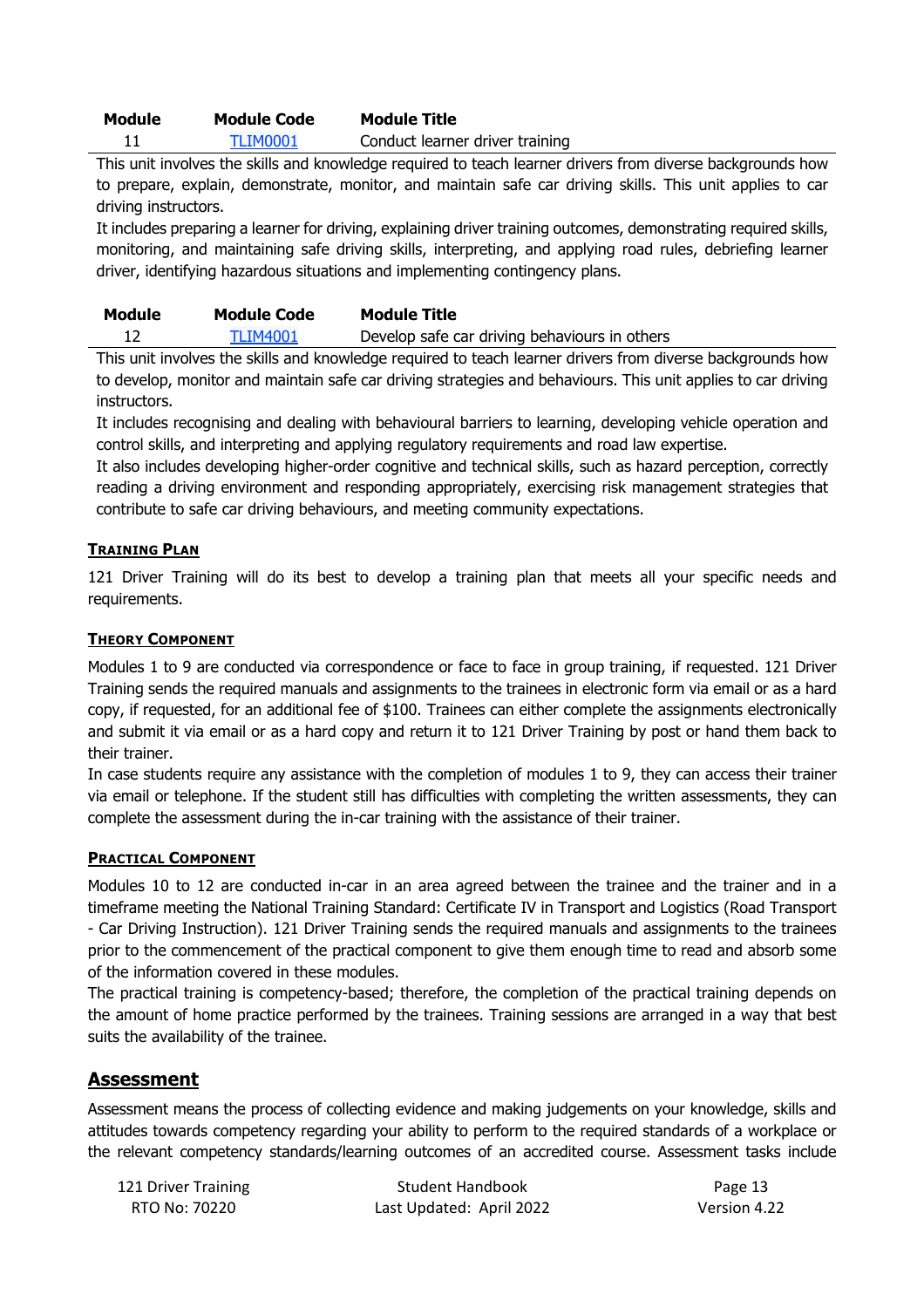observation within a workplace, questions (verbal or written), projects, written assignments and reports from supervisors where applicable.

At the end of the course, trainees are required to complete a final assessment. This assessment is performed in-car and on-road with one of our qualified assessors in a designated location. This will test trainees' readiness for the job and completes the training.

This assessment takes a minimum of four hours and includes:

- Presenting lessons
- Demonstration of safe driving
- Commentary driving
- Demonstration of the completion of records required for a driving lesson
- Various driving manoeuvres

The student must also demonstrate the knowledge, skills and driving behaviours expected of a professional driving instructor.

Prior to the on-road practical assessment, trainees must complete all other assessments. Assessment tools have been developed to encompass the learning styles of all students. As a regulatory requirement, all assessments are conducted in English.

121 Driver Training adopts policies and management practices which maintain high professional standards in the delivery of training and assessment and safeguards the interests and welfare of students. If a trainee is found to be in breach of the assessment policies, 121 Driver Training has the right to:

- Give the trainee a fair and reasonable opportunity to explain any anomalies including plagiarism
- Suspend the trainee's enrolment until all issues are resolved
- Cancel the trainee's enrolment

The trainee has the right to appeal to any decision made by 121 Driver Training as described in this handbook. 121 Driver Training will take into consideration any learning difficulties or disabilities experienced by the student.

## **ASSESSMENT POLICY INCLUDING RE-ASSESSMENTS AND APPEALS**

The following is a summary of the 121 Driver Training assessment policy including the process to be followed for appealing assessment outcomes. A full copy of the Assessment Policy is available from the training manager of 121 Driver Training.

All trainees are entitled to 3 attempts of the assessment. Two assessments are included in the course package however subsequent assessments will attract a re-assessment fee of \$280 per assessment. Assessors will ensure:

- The assessment process is valid, reliable, flexible and fair
- Recognition of prior learning is recorded appropriately
- Assessment is ongoing
- All evidence submitted is considered in making their judgement
- Trainee's underachievement(s) is identified
- Assessment outcomes are recorded appropriately
- Feedback on assessment outcomes is given to each trainee

121 Driver Training Table 8. Student Handbook Page 14 RTO No: 70220 Last Updated: April 2022 Version 4.22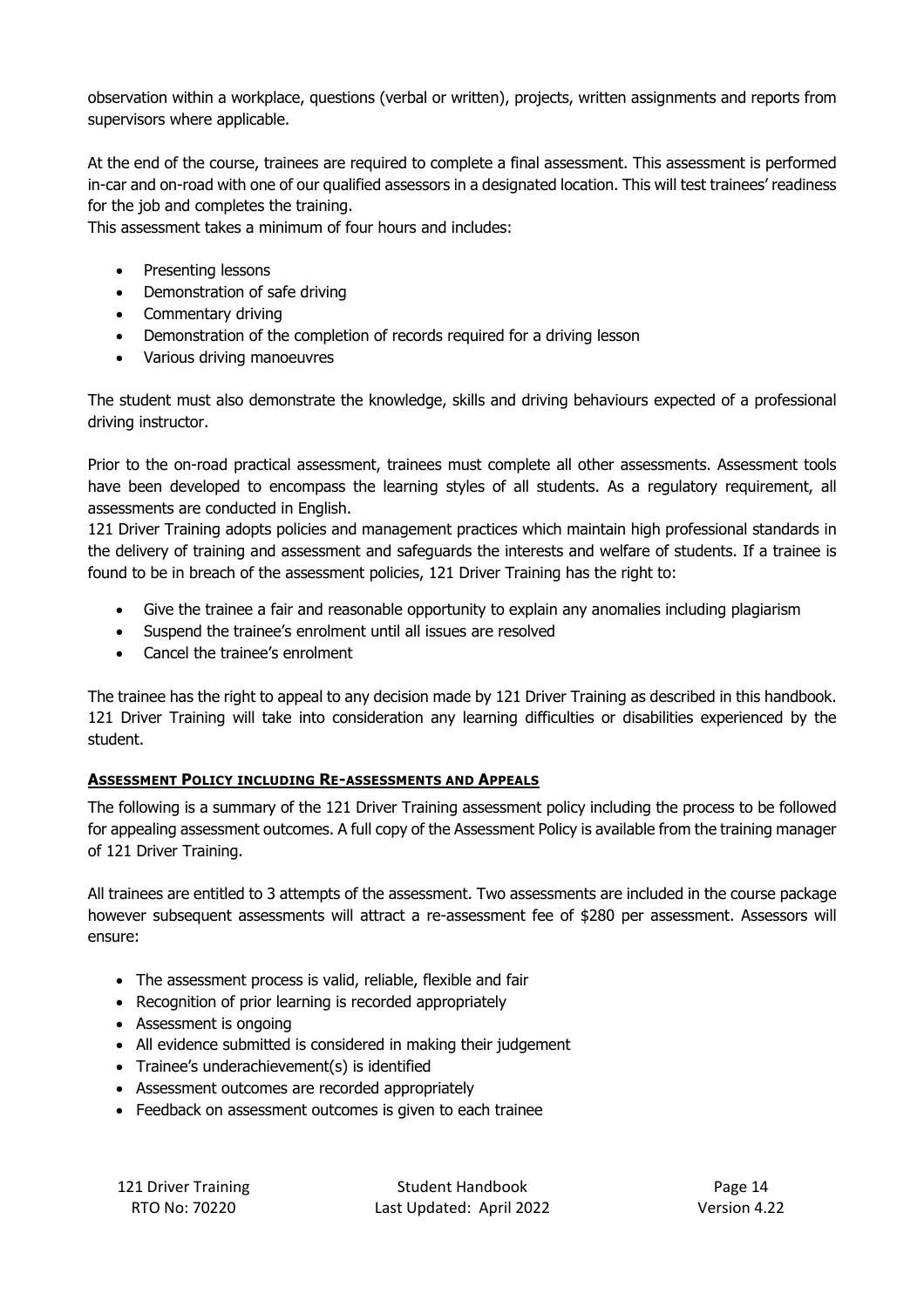#### **ASSESSMENT APPEALS PROCESS**

Students have the right to appeal an assessment result. If you believe that your assessment was unfair, you have the right to appeal. The procedure is as follows:

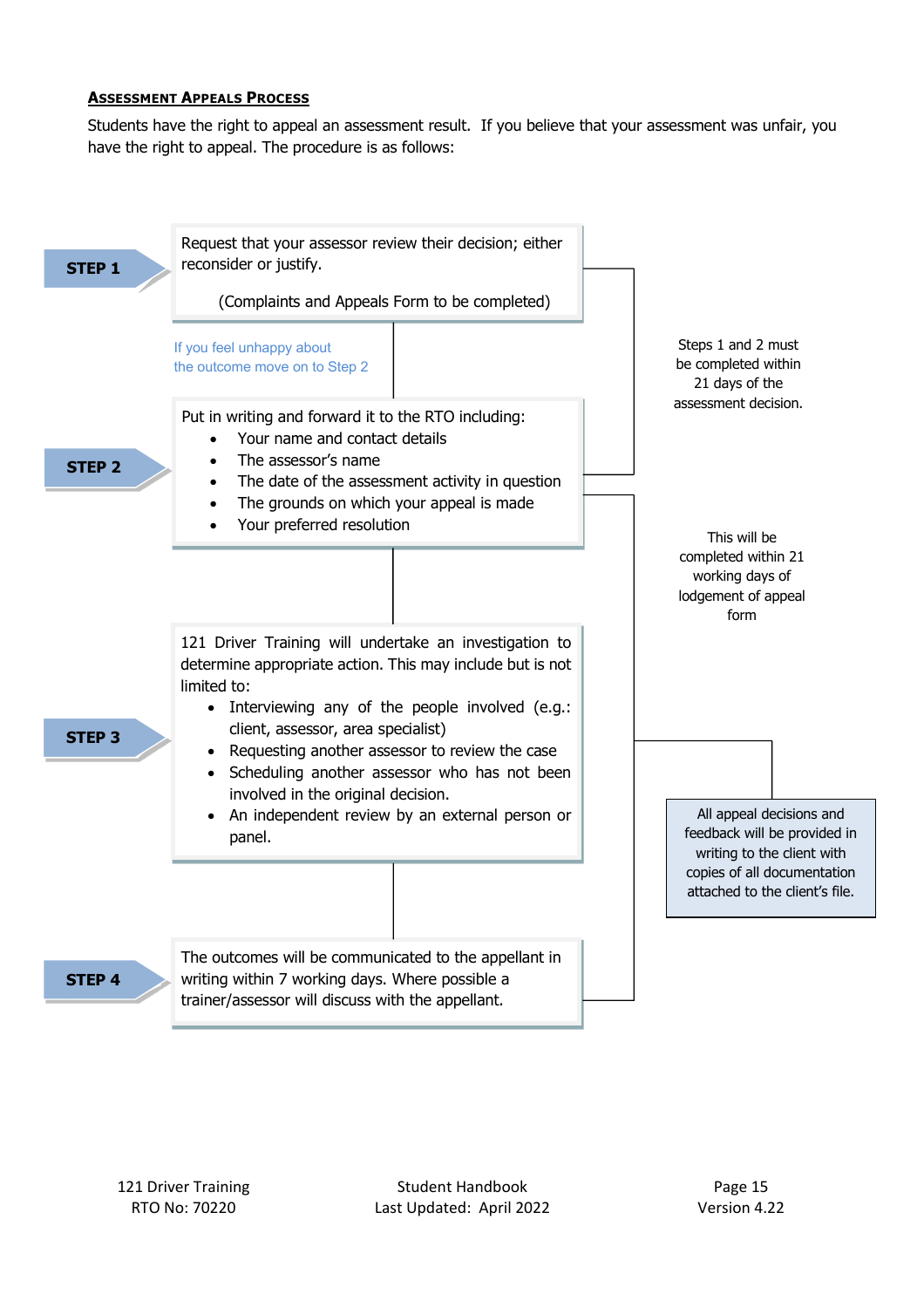# **Recognition of Prior Learning (RPL)**

Recognition of Prior Learning (RPL) is the acknowledgement of a person's skills and knowledge acquired through previous training, work or life experience. RPL may be used to grant status or credit in or towards a subject, module, or unit of competence. RPL may also be applied for as a separate process.

## **HOW IS RPL ASSESSED?**

The RPL process considers all relevant skills, knowledge and experience that you have regardless of the way you got them. This includes experience and training you have gained through paid work, volunteer work, previous training and/or life experiences.

RPL is available to all prospective students. If you believe that you might be eligible for Recognition of Prior Learning, 121 Driver Training is pleased to offer you this facility. To apply, contact the CEO to arrange an interview. The CEO is responsible for the application and assessment of RPL. Students may apply for recognition of their learning and skills by supplying evidence of:

- § Previous recognised training undertaken
- § Work and life experiences
- Non-formally recognised training undertaken

Students can submit their application to the CEO using the 121 Driver Training Application Form for Recognition of Prior Learning. Students may be invited to attend an interview process to discuss the application. Further information/documentation may be requested. An assessment and verification of the application will be undertaken.

Below is a list of all documents about your skills and experience that will assist the CEO with deciding if you have the skills and knowledge to gain RPL for either a unit or a full qualification:

- General employment documents
- Resume
- Position description or job description
- Results of any assessments
- Details of in-house courses, training programs, orientation, induction
- References or letters from employers and/or supervisors
- Workplace documents
- Diaries/task sheets
- Samples of documents that you have produced
- Emails/letters
- Occupational Health & Safety documentation
- Copies of presentations

The assessment of RPL may be embedded within 121 Driver Training assessment tools. Applicants will be notified of the assessment decision. Skills recognition assessments and outcomes will be recorded, and relevant Qualification/Statement of Attainment will be issued where applicable.

Students may appeal a decision. Appeals should be lodged with the CEO in line with the 121 Driver Training Assessment Policy. A fee of \$250 per competency is payable for RPL of competencies.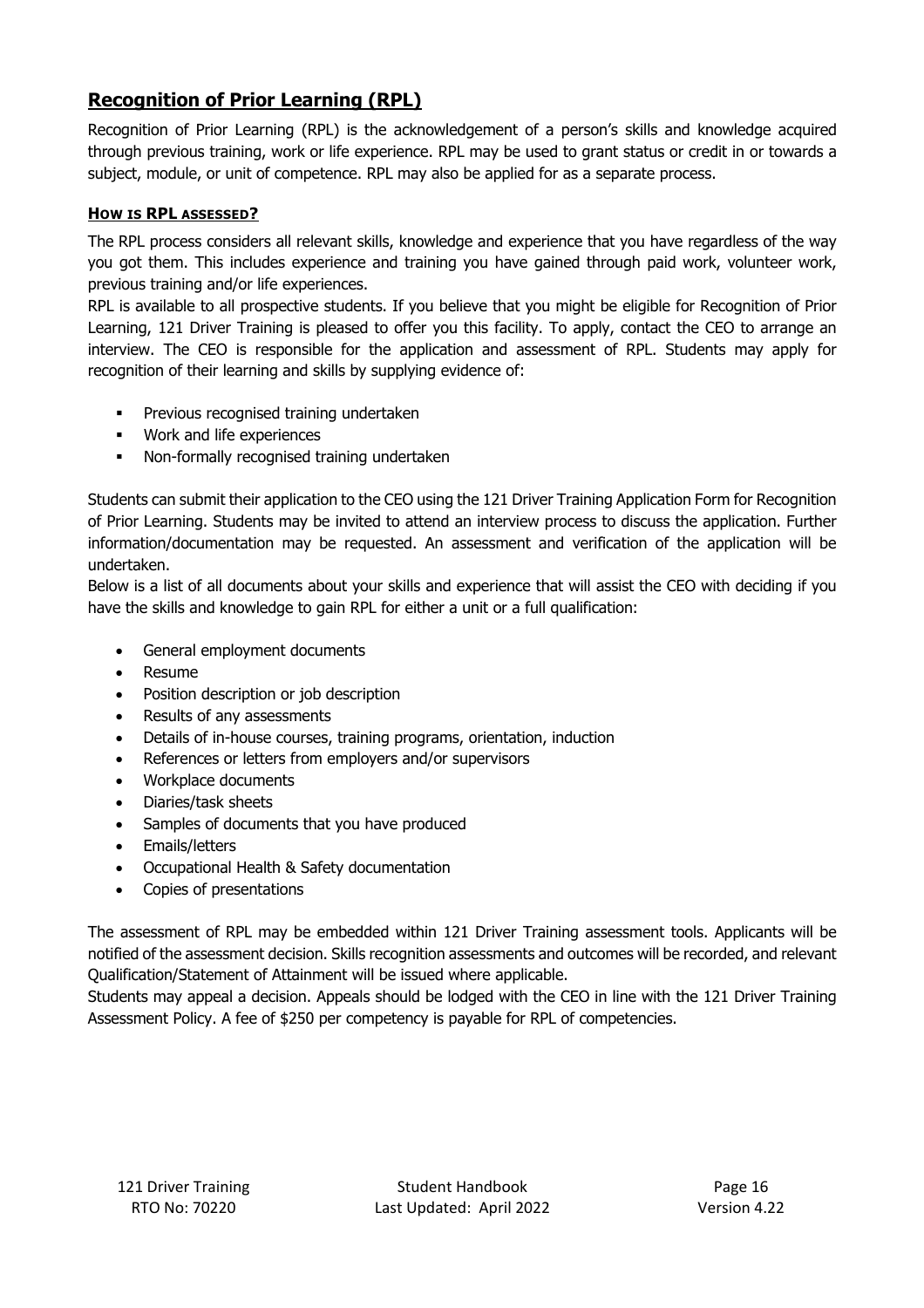# **Recognition of Qualifications Issued by Other RTOs**

## **POLICY**

121 Driver Training recognises the Qualifications and Statements of Attainment issued by other Registered Training Organisations under the Australian Qualifications Framework (AQF). 121 Driver Training acknowledges and implements its responsibility to enable individuals to receive national recognition for their achievements. All staff of 121 Driver Training have been made aware of the obligation to recognise AQF Qualifications and Statements of Attainment issued by any other RTO.

Students who have completed equivalent units at another RTO should provide both the original and a copy of the AQF Qualification and/or Statement of Attainment to 121 Driver Training. Any translations of documents must be certified as being official translations. The subject/module/learning segment for which the student is seeking recognition from their previous RTO must have the same code as the module/learning segment at 121 Driver Training.

## **PROCEDURE**

Students should complete the Application Form for Recognition of Qualifications Issued by Other RTOs, available from 121 Driver Training and make an appointment to see the CEO or send relevant documents to the CEO. To obtain an application form, contact 121 Driver Training via phone or email and one will be forwarded to you.

Each case is assessed individually as exact equivalence needs to be determined. If the applicant is changing from one area of study to another, they may not be automatically eligible for credits.

Applications for recognition of qualifications issued by another RTO must be made prior to commencing studies at 121 Driver Training. If the student is granted recognition, their electronic student file will be updated to show any subject for which an exemption is granted, the student will be informed of the outcome of their application and receives a copy of the results for recognition of qualifications issued by other RTOs.

The Application Form for Recognition of Qualifications Issued by Other RTOs together with copies of the student's Academic Transcripts will be filed in their file.

# **Compliments, Complaints, Grievances and Appeals**

121 Driver Training has implemented a procedure for continuous improvement that encourages feedback on any of our service provisions. All feedback whether compliments or complaints, is valued and ensures we meet the needs of all students.

121 Driver Training strives to deal with issues as soon as they emerge, in order to avoid further disruption or the need for a formal complaint. If students have a grievance with any aspect of the training, they are encouraged to discuss their concerns with their trainer/assessor, or other staff member they feel comfortable with. If the matter is satisfactorily resolved during initial discussions, no further action is required however if the student is not satisfied with the result, they may wish to initiate a formal complaint. The procedure to initiate a formal complaint is explained on the next page of this handbook. This may lead to occasions where an industry-training representative is invited to act as an objective party to negotiate a satisfactory resolution. By entering the appeal procedure, the appellant agrees that the decision of the independent assessor/panel is final.

## **COMPLAINTS AND APPEALS POLICY**

Complaints arise when a client is not satisfied with an aspect of our services and requests action to be taken to resolve the matter. Appeals arise when a client is not satisfied with a decision that we have made on an assessment.

Any complaint or appeal must be considered in a transparent, objective and unbiased manner. The process incorporates the principles of natural justice and procedural fairness.

| 121 Driver Training | <b>Student Handbook</b>  | Page 17      |
|---------------------|--------------------------|--------------|
| RTO No: 70220       | Last Updated: April 2022 | Version 4.22 |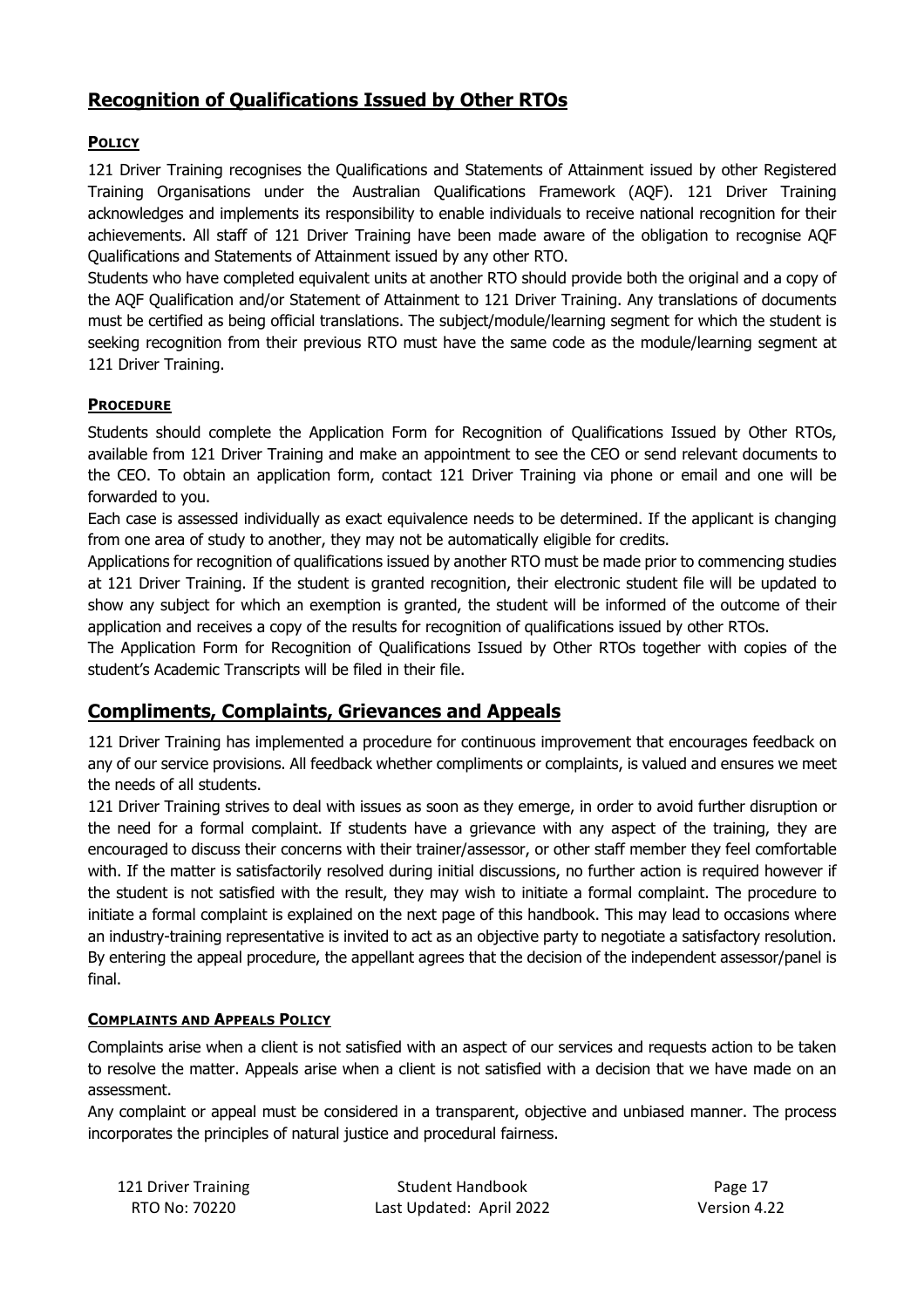Any person wishing to make a complaint against the RTO, concerning it's conduct as an RTO, whether a complaint, appeal, or other matter, shall have access to the complaints/appeals flowchart. All formal complaints are heard and decided within 21 working days after the receipt of the written complaint by the RTO. 121 Driver Training keeps a 'Register of Complaints' which documents all formal complaints and their resolution. All substantiated complaints are reviewed as part of the continuous improvement procedure.

## **COMPLAINT OR APPEAL PROCEDURE**

The client should first discuss their concerns with their trainer/assessor, or other staff member they feel comfortable with. If the matter is satisfactorily resolved during initial discussions, no further action is required. The trainer/assessor makes a note of the client's concern, so the feedback is kept and reviewed.

If the issue is not satisfactorily settled, the client should be advised of the formal Complaints and Appeals Procedure by the trainer/assessor (or another staff member). A flowchart of the complaints and appeals procedure is provided on page 15 of this document.

A representative of 121 Driver Training provides the Complaints and Appeals Form to the appellant and instructs them to complete their details. The form is then be submitted to a qualified assessor or the CEO, who will:

- Ensure the complaint and its outcome are recorded in writing
- Advises the CEO who shall convene an independent panel to hear the complaint if necessary; this shall be the 'complaint committee'
- Ensures the complaint committee did not have any previous involvement with the complaint and includes a representative of the RTO and at least one independent person

The complaint committee will:

- Review the competency report/assessment/evaluation
- Interview the appellant the appellant will be allowed advocacy rights and will be provided with an opportunity to formally put their case
- Make a decision on the complaint
- Where appropriate, provide the appellant with an opportunity for re-assessment
- Provide a written statement, including reasons for the decision, to the appellant within 7 working days of making its decision

The CEO will ensure:

- The appeal and subsequent outcomes are recorded in detail and maintained on file by the RTO
- If necessary, the circumstances and information surrounding the issue is investigated to the level warranted by its severity.
- The root cause of the complaint/appeal is included in the continuous improvement cycle of the relevant standard(s).

## **UNSETTLED COMPLAINTS OR APPEALS**

If the issue is not satisfactorily settled, the client may take their grievance through legal avenues, the Anti-Discrimination Board, Consumer Affairs, or other bodies as appropriate.

## **CONFIDENTIALITY**

Confidentiality is maintained and anonymity preserved where requested. Complainants/appellants are informed where this may limit the extent to which their complaint/appeal can be investigated.

| 121 Driver Training | <b>Student Handbook</b>  | Page 18      |
|---------------------|--------------------------|--------------|
| RTO No: 70220       | Last Updated: April 2022 | Version 4.22 |